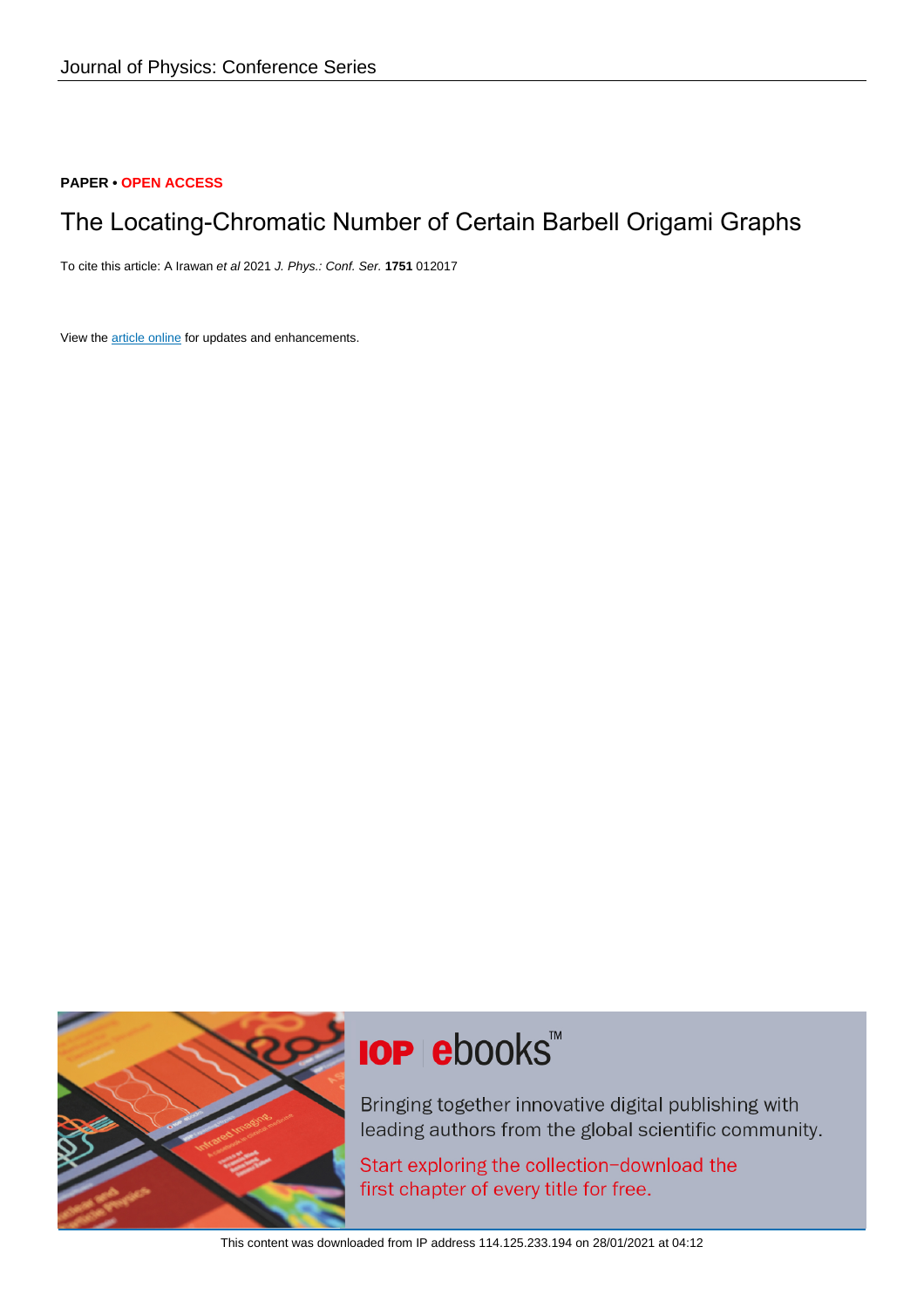# **The Locating-Chromatic Number of Certain Barbell Origami Graphs**

**A Irawan**1,2 **, Asmiati** 3\* **, S Suharsono** <sup>3</sup> **, K Muludi** <sup>4</sup>

<sup>1</sup> Doctoral Student, Faculty of Mathematics and Natural Sciences, Universitas Lampung, Jl. Sumantri Brojonegoro no 1, Bandar Lampung, Indonesia

<sup>2</sup> Information System, STMIK Pringsewu, Jl. Wisma Rini No.09, Pringsewu, Lampung, Indonesia

<sup>3</sup> Department of Mathematics, Faculty of Mathematics and Natural Sciences, Universitas Lampung, Jl. Sumantri Brojonegoro no 1, Bandar Lampung, Indonesia

<sup>4</sup>Department of Computer Science, Faculty of Mathematics and Natural Sciences, Universitas Lampung, Jl. Sumantri Brojonegoro no 1, Bandar Lampung, Indonesia

**Corresponding author3\*:** asmiati.1976@fmipa.unila.ac.id

**Abstract.** The locating-chromatic number of a graph combined two graph concept, coloring vertices and partition dim[ension of a graph. The locating-ch](mailto:asmiati.1976@fmipa.unila.ac.id)romatic number, denoted by  $\chi_L(G)$ , is the smallest k such that  $G$  has a locating  $k$ -coloring. In this paper, we discuss the locatingchromatic number for certain barbell Origami graphs.

**Keyword:** coloring, locating-chromatic number, barbell origami graphs

#### **1. Introduction**

Chartrand et *al* firstly found the locating-chromatic number of a graph in 2002[1], with derived two graph concept, coloring vertices and partition dimension of a graph. Let  $G = (V, E)$  be a connected graph and *c* be a proper *k*-coloring of *G* with color 1,2, ..., *k*. Let  $\Pi = \{C_1, C_2, ..., C_k\}$  be a partition of  $V(G)$  which is induced by coloring *c*. The color code  $c_{\Pi}(v)$  of *v* is the ordered *k*-tuple  $(d(v, C_1), d(v, C_2), ..., d(v, C_k))$  where  $d(v, C_i) = \min \{d(v, x) | x \in C_i\}$  for any *i*. If all distinct vertices of  $G$  have distinct color codes, then  $c$  is called  $k$ -locating coloring of  $G$ . The locating-chromatic number, denoted by  $\chi_L(G)$ , is the smallest *k* such that G has a locating *k*-coloring. Nex in 2003, Chartrand et *al.* [2] succeed in constructing tree graphs with locating-chromatic numbers ranging from 3 to *n*, except  $(n - 1)$ .

Several researcher have studied about the locating-chromatic number of a graph. Asmiati et *al* [3] found locating-chromatic number of amalgamation of star. The locating-chromatic numbers of the join graph determinded by Behtoei and Omoomi [4]. Furthermore, Behtoei and Anbarloei [5] found the locating chromatic number of Cartesian product of graphs. Next, Asmiati [6] determined the locating chromatic number of Non-Homogeneous Almagamation of Stars. Futher Asmiati [7] have found locating-chromatic number for non-homogeneous caterpillars and firecrackers graphs.

Some researchers have determined the locating-chromatic number for certain operation. Specially for generalized Petersen graphs 2019, Irawan et *al* [8] found the locating-chromatic number certain

Content from this work may be used under the terms of theCreative Commons Attribution 3.0 licence. Any further distribution  $\bigcirc$ of this work must maintain attribution to the author(s) and the title of the work, journal citation and DOI. Published under licence by IOP Publishing Ltd 1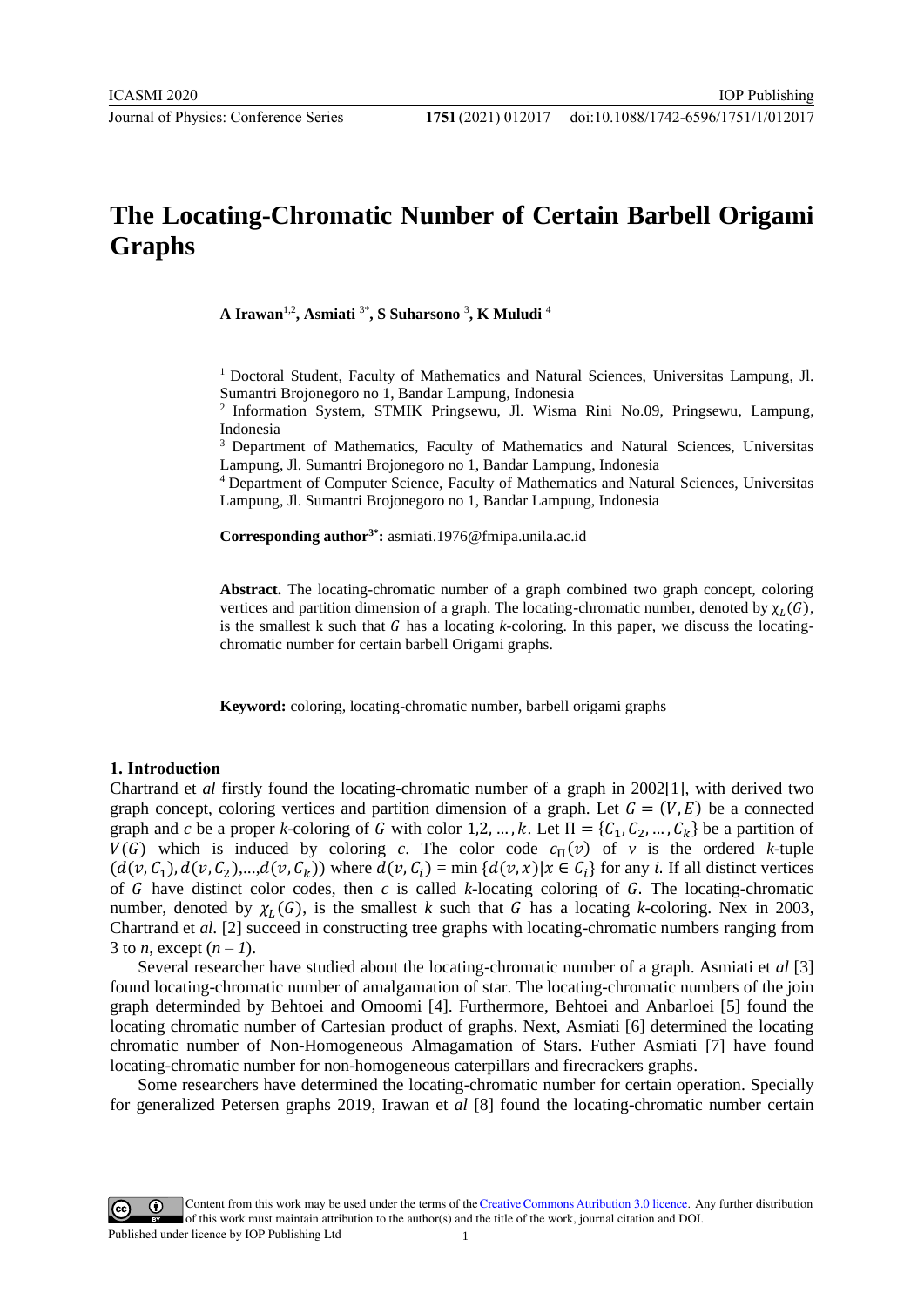Journal of Physics: Conference Series **1751** (2021) 012017

operation generalized Petersen graphs  $P(4,2)$ , next the locating-chromatic number for new kind generalized Petersen graphs  $sP(n, 1)[9]$ . Asmiati et *al* [10] determined locating-chromatic number for certain barbell graphs  $B_{P(n,1)}$ . In this paper, we discuss the locating-chromatic number of certain barbell Origami graphs  $B_{\boldsymbol{0}_n}$ .

The following definition of a Origami graph is taken from [11]. Let  $n \in \mathbb{N}$  with  $n \ge 3$ . An Origami graph  $O_n$  on  $3n$  vertices is a graph with  $V(O_n) = \{u_i, v_i, w_i | 1 \le i \le n\}$  and  $(O_n) =$  $\{u_i w_i, u_i v_i, v_i w_i, u_i u_{i+1}, w_i u_{i+1}\}\ 1 \leq i \leq n\}.$  The barbell graph is constructed by connecting two arbitrary connected graphs G and H by a bridge. Now, we define certain barbell Origami graphs  $B_{O_n}$ . Let  $B_{O_n}$   $n \in \mathbb{N}$  with  $n \ge 3$ , be the barbell graph where G and H are two copies of Origami graph  $O_n$ with  $V(\bm{B}_{0_n}) = \{u_i, u_{n+i}, v_i, v_{n+i}, w_i, w_{n+i}|1 \le i \le n\}$  and  $E(\bm{B}_{0_n}) = \{u_iw_i, u_iv_i, v_iw_i, u_iu_{i+1}, u_iw_i, u_iw_i\}$  $w_i u_{i+1} | 1 \le i \le n$   $\cup$   $\{u_{n+i} w_{n+i}, u_{n+i} v_{n+i}, v_{n+i} w_{n+i}, u_{n+i} u_{n+i+1}, w_{n+i} u_{n+i+1} | 1 \le i \le n\}$  ${u_n u_{n+1}}.$ 

The following theorems is basic to determine the locating chromatic number of a graph. The set of neighbours of a vertex  $s$  in  $G$ , denoted by  $N(s)$ .

**Theorem 1.1.**Chartrand et *al.*[1] *Let c be a locating coloring in a connected graph . If k and l are distinct vertices of G such that*  $d(k,w)=d(l,w)$  *for all*  $w \in V(G) - \{k, l\}$ *, then*  $c(k) \neq c(l)$ *. In particular, if k and l are non-adjacent vertices of Gsuch that*  $N(k) \neq N(l)$ *, then*  $c(k) \neq c(l)$ *.* 

**Theorem 1.2.** Chartrand et al.[1] *The locating chromatic number of a cycle*  $C_n$ *, is 3 for odd n and 4 for even n.*

#### **2. Result and Discusion**

In this section we will discuss the locating chromatic number of certain barbell Origami graphs  $\bm B_{\bm O_{\bm n}}$ .

**Theorem 2.1** The locating-chromatic number of certain barbell Origami graphs  $B_{O_n}$  is 5, with  $n \ge 3$ .

*Proof.* Let  $n \in \mathbb{N}$  with  $n \ge 3$ , with  $V(B_{0_n}) = \{u_i, u_{n+i}, v_i, v_{n+i}, w_i, w_{n+i} | 1 \le i \le n\}$  and  $E(B_{0_n}) = \{u_iw_i, u_iv_i, v_iw_i, u_iu_{i+1}, w_iu_{i+1}|1 \leq i \leq n\}$   $\cup$   $\{u_{n+i}w_{n+i}, u_{n+i}v_{n+i}, v_{n+i}w_{n+i}\}$  $u_{n+i}u_{n+i+1}, w_{n+i}u_{n+i+1} \mid 1 \leq i \leq n$   $\cup$   $\{u_n u_{n+1}\}\$ . First, we determine lower bound of  $\chi_L(\mathbf{B}_{0_n})$  for  $n \geq 3$ . Since barbell Origami graphs  $B_{O_n}$  for  $n \geq 3$  contains two ishomorphic copies of Origami graph  $O_n$ , then by Theorem 1.2, we have  $\chi_L(\mathbf{B}_{O_n}) \geq 4$  for  $n \geq 3$ . Next, we will show that 4 colors are not enough. For a contradiction, assume that there exsists a 4-locating coloring *c* on  $\mathbf{B}_{0_n}$  for  $n \geq 3$ . Then  $\{c(u_i), c(v_i), c(w_i), c(u_{i+1})\} = \{1, 2, 3, 4\}$ . Since  $\mathbf{B}_{0_n}$  for  $n \geq 3$  contain *n* even cycles, then there is  $c(u_i) = c(w_i)$  for  $i \neq j$  so that  $c_{\Pi}(u_i) = c_{\Pi}(w_j)$  for  $i \neq j$  because  $u_i$  and  $w_j$  are dominant vertices, a contradiction. Therefore,  $\chi_L(\boldsymbol{B}_{O_n}) \geq 5$ .

Next, we determine the upper bound of  $\chi_L(\mathbf{B}_{\mathbf{O}_n}) \leq 5$  for  $n \geq 3$ . To prove the upper bound, next, we consider the following some cases :

 $Case 1. \chi_L(B_{O_3}) \leq 5$ To show that  $\chi_L(\mathbf{B}_{0_3}) \le 5$ , consider the 5-coloring *c* on  $\mathbf{B}_{0_3}$  as follow.  $c(u_i) = \}$ 1 for  $i = 1$ 3 for  $i = 2$ 4 for  $i = 3$  $c(v_i) = i + 2, i = 1,2,3$  $c(w_i) = \}$ 2 for  $i = 1$ 1 for  $i = 2$ 3 for  $i = 3$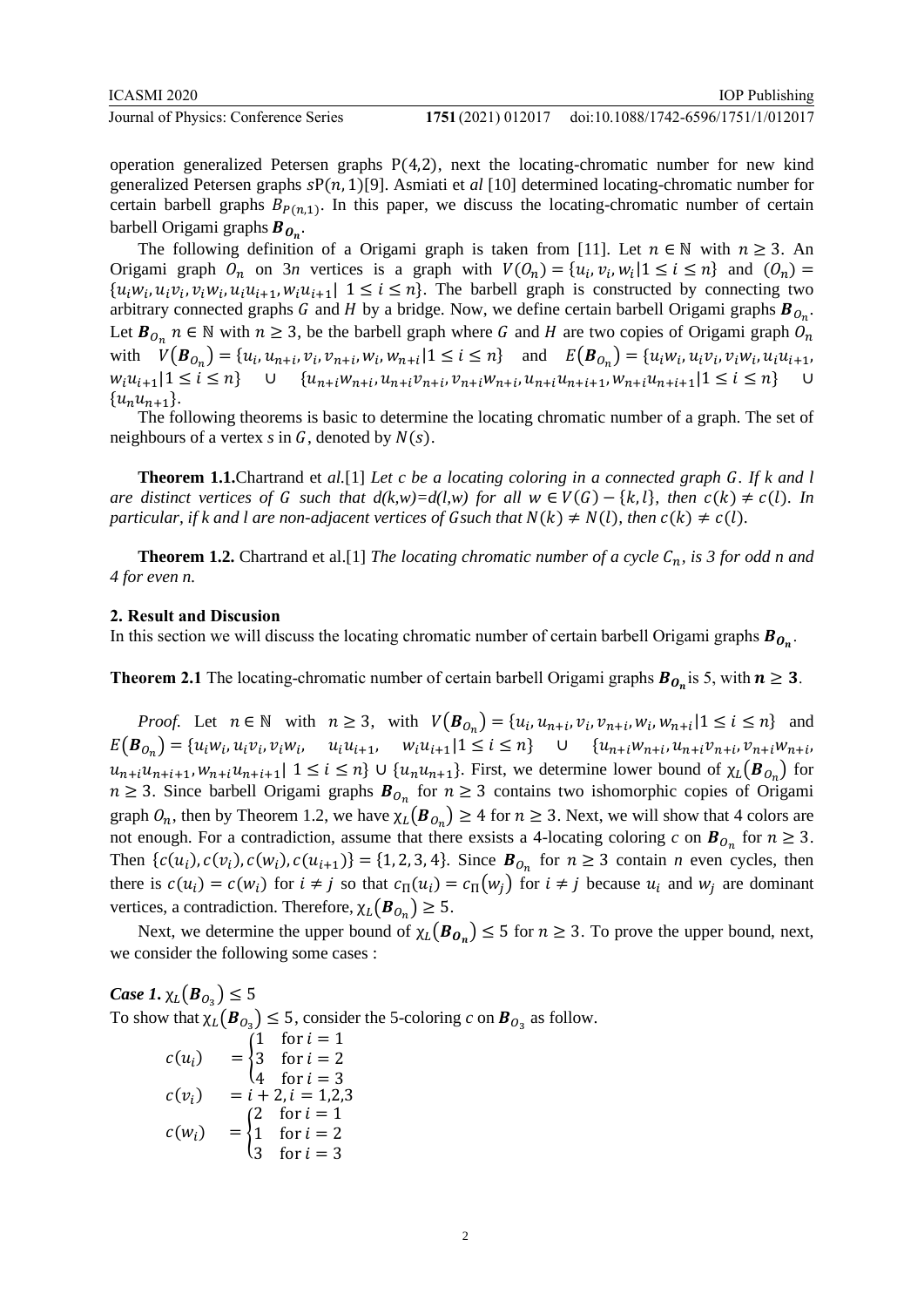Journal of Physics: Conference Series **1751** (2021) 012017

#### doi:10.1088/1742-6596/1751/1/012017

$$
c(u_{n+i}) = \begin{cases} 2 & \text{for } i = 1 \\ 3 & \text{for } i = 2 \\ 1 & \text{for } i = 3 \end{cases}
$$
  
\n
$$
c(v_{n+i}) = \begin{cases} 3 & \text{for } i = 1,3 \\ 1 & \text{for } i = 2 \end{cases}
$$
  
\n
$$
c(w_{n+i}) = \begin{cases} 4 & \text{for } i = 1,3 \\ 2 & \text{for } i = 2 \end{cases}
$$

The coloring *c* will create a partition  $\Pi$  on  $V(B_{O_3})$ . We shall show that the color codes of all vertices in  $\mathbf{B}_{0_3}$  are different. For  $c_{\Pi}(u_1) = (0,1,1,2,2)$ ;  $c_{\Pi}(u_2) = (1,1,0,1,2)$ ;  $c_{\Pi}(u_3) = (1,1,1,0,1)$ ;  $c_{\Pi}(u_4) = (1,0,1,12); c_{\Pi}(u_5) = (1,1,0,1,3); c_{\Pi}(u_6) = (0,1,1,1,3); c_{\Pi}(v_1) = (1,1,0,2,3); c_{\Pi}(v_2) =$  $(1,2,1,0,3);$   $c_{\Pi}(v_3) = (2,2,1,1,0);$   $c_{\Pi}(v_4) = (2,1,0,2,3);$   $c_{\Pi}(v_5) = (0,1,1,1,4);$   $c_{\Pi}(v_6) =$  $(1,2,0,1,4);$   $c_{\Pi}(w_1) = (1,0,1,2,3);$   $c_{\Pi}(w_2) = (0,2,1,1,2);$   $c_{\Pi}(w_3) = (1,2,0,1,1);$   $c_{\Pi}(w_4) =$ (2,1,1,0,3);  $c_{\Pi}(w_5) = (1,0,1,2,4)$ ;  $c_{\Pi}(w_6) = (1,1,10,3)$ . Since the color codes of all vertices in  $\mathbf{B}_{0_3}$ are different, thus *c* is a locating-chromatic coloring. So  $\chi_L(\mathbf{B}_{O_3}) \leq 5$ .

**Case 2.**  $\chi_L(\mathbf{B}_{O_n}) \leq 5$  for  $n \geq 4$ 

To show the upper bound for the locating-chromatic number of barbell Origami graph  $\mathbf{B}_{\mathcal{O}_n}$  for  $n \geq 4$ . Let us different two subcases.

## **Subcase 2.1**(odd *n*)

First, for  $\left[\frac{n}{2}\right]$  $\frac{n}{2}$  odd. Let c be a coloring of barbell Origami graph  $B_{O_n}$ , we make the partition  $\Pi$  of  $V(B_{\mathcal{O}_n})$ :

$$
c(u_i) = \begin{cases} 2, & \text{for odd } i, 3 \le i \le \left\lfloor \frac{n}{2} \right\rfloor \\ & \text{for odd } i, \left\lfloor \frac{n}{2} \right\rfloor + 2 \le i \le n \\ 3, & \text{for even } i, 2 \le i \le \left\lfloor \frac{n}{2} \right\rfloor - 1 \\ & \text{for even } i, \left\lfloor \frac{n}{2} \right\rfloor + 2 \le i \le n - 1 \end{cases}
$$
\n
$$
4, & \text{for } i = 1
$$
\n
$$
5, & \text{for } i = \left\lfloor \frac{n}{2} \right\rfloor + 1
$$
\n
$$
1, & \text{for } i = 1
$$
\n
$$
2, & \text{for odd } i, 3 \le i \le \left\lfloor \frac{n}{2} \right\rfloor - 2 \\ & \text{for odd } i, \left\lfloor \frac{n}{2} \right\rfloor + 2 \le i \le n
$$
\n
$$
c(u_{n+i}) = \begin{cases} 3, & \text{for even } i, 2 \le i \le \left\lfloor \frac{n}{2} \right\rfloor - 1 \\ 5, & \text{for } i = \left\lfloor \frac{n}{2} \right\rfloor \\ 7, & \text{for } i = \left\lfloor \frac{n}{2} \right\rfloor \end{cases}
$$
\n
$$
c(v_i) = \begin{cases} 2, & \text{for even } i, 2 \le i \le n - 1 \\ 3, & \text{for odd } i, 1 \le i \le n \end{cases}
$$
\n
$$
c(v_{n+i}) = \begin{cases} 2, & \text{for even } i, 2 \le i \le n - 1 \\ 3, & \text{for odd } i, 1 \le i \le n \end{cases}
$$
\n
$$
c(w_{n+i}) = 4, & 1 \le i \le n
$$
\n
$$
c(w_{n+i}) = 4, & 1 \le i \le n
$$

Therefore the color codes of all the vertices of  $V(\boldsymbol{B}_{\scriptscriptstyle O_n})$  are :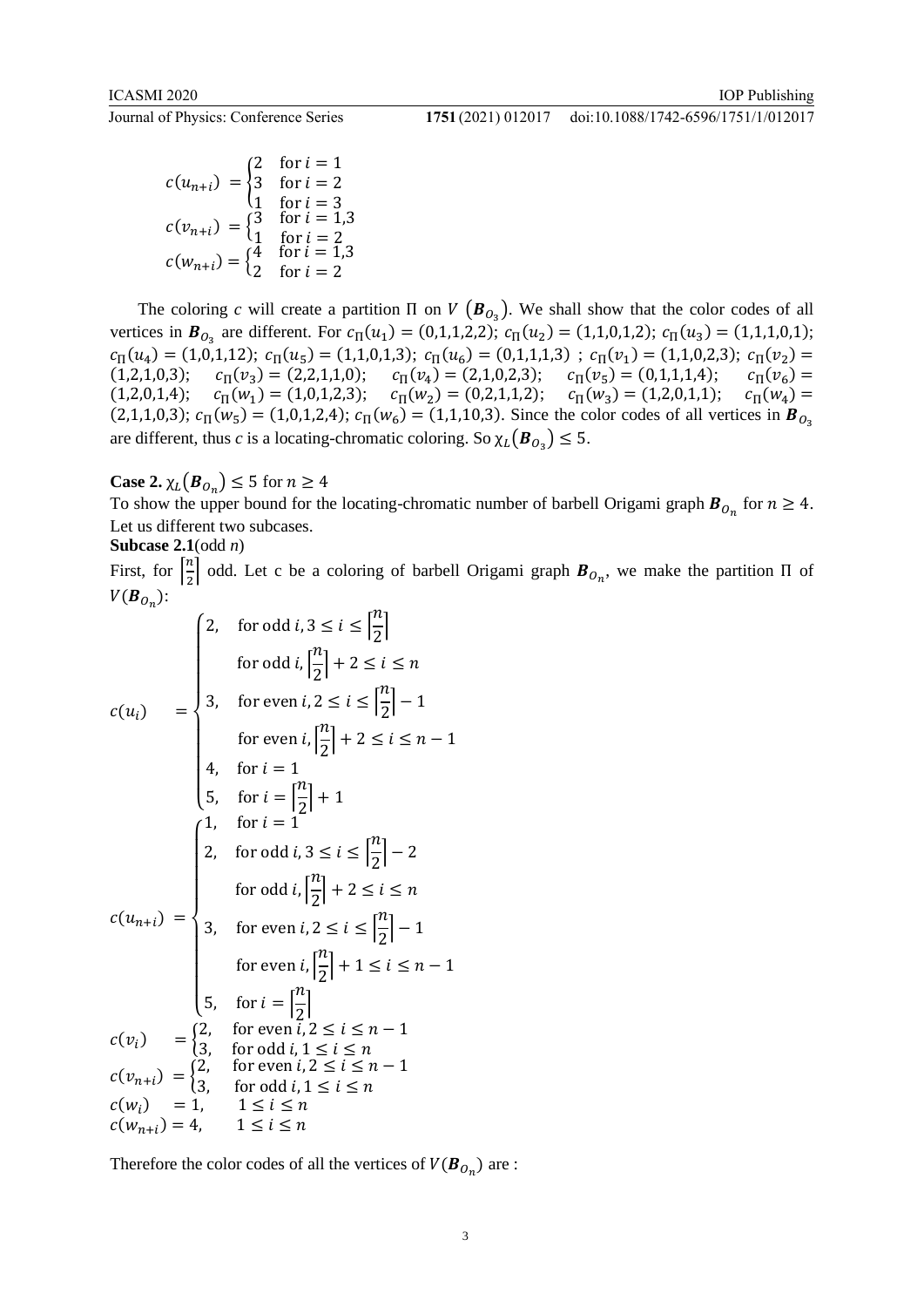doi:10.1088/1742-6596/1751/1/012017

1. for 1st, 2nd and 3rd component, 
$$
i = 1
$$
  
\nfor 1st and 2nd component,  $i$  even,  $2 \le i \le n - 1, n \ge 5$   
\n1. For 4th component,  $i$  even,  $2 \le i \le n, n \ge 5$   
\n1. For 4th component,  $i$  even,  $2 \le i \le \lfloor \frac{n}{2} \rfloor, n \ge 5$   
\n $n - i + 1$ , for 4th component,  $i$  odd,  $\lceil \frac{n}{2} \rceil + 2 \le i \le n, n \ge 5$   
\n $n - i + 1$ , for 4th component,  $i$  odd,  $\lceil \frac{n}{2} \rceil + 2 \le i \le n, n \ge 5$   
\n $i - 2$ , for 4th component,  $i = 1$   
\n $\lceil \frac{n}{2} \rceil - 2$ , for 5th component,  $i$  odd,  $2 \le i \le \lceil \frac{n}{2} \rceil, n \ge 5$   
\n $i - \lceil \frac{n}{2} \rceil - 1$ , for 5th component,  $i$  odd,  $\lceil \frac{n}{2} \rceil + 2 \le i \le n, n \ge 5$   
\n $i - \lceil \frac{n}{2} \rceil - 1$ , for 5th component,  $i$  odd,  $\lceil \frac{n}{2} \rceil + 2 \le i \le n, n \ge 5$   
\n $0$ , otherwise  
\n1. for 2nd and 4th component,  $2 \le i \le n - 1, n \ge 5$   
\nfor 3rd and 4th component,  $3 \le i \le n, n \ge 5$   
\n $2$ , for 2nd component,  $i = \lceil \frac{n}{2} \rceil$   
\n $i - 1$ , for 1st component,  $2 \le i \le \lceil \frac{n}{2} \rceil - 1, n \ge 5$   
\n $2$ , for 2nd component,  $i = 1$   
\n $\lceil \frac{n}{2} \rceil - i$ , for 5th component,  $i = 1$   
\n $\lceil \frac{n}{2} \rceil - i$ , for 5th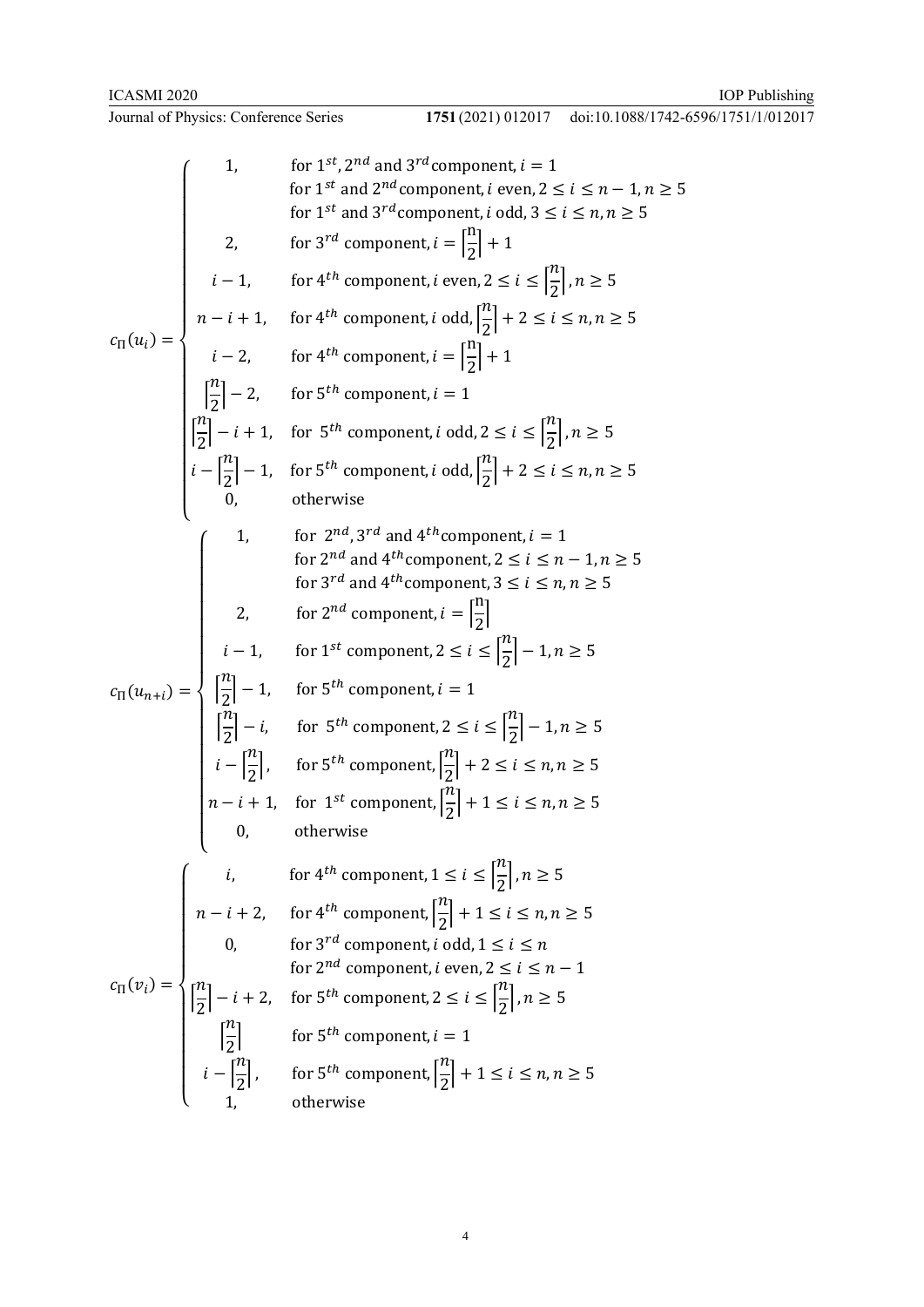doi:10.1088/1742-6596/1751/1/012017

$$
c_{\Pi}(v_{n+i}) = \begin{cases} i, & \text{for } 1^{st} \text{ component}, 1 \leq i \leq \left\lfloor \frac{n}{2} \right\rfloor, n \geq 5 \\ n - i + 2, & \text{for } 1^{st} \text{ component}, i \text{ odd}, 1 \leq i \leq n, n \geq 5 \\ 0, & \text{for } 3^{rd} \text{ component}, i \text{ even}, 2 \leq i \leq n - 1 \\ \left\lfloor \frac{n}{2} \right\rfloor - i + 1, & \text{for } 5^{th} \text{ component}, 1 \leq i \leq \left\lfloor \frac{n}{2} \right\rfloor - 1, n \geq 5 \\ i - \left\lfloor \frac{n}{2} \right\rfloor + 1, & \text{for } 5^{th} \text{ component}, 1 \leq i \leq \left\lfloor \frac{n}{2} \right\rfloor - 1, n \geq 5 \\ 1, & \text{otherwise} \\ 0, & \text{for } 1^{st} \text{ component}, 1 \leq i \leq n \\ 2, & \text{for } 2^{nd} \text{ component}, i = 1 \\ i, & \text{for } 4^{th} \text{ component}, 1 \leq i \leq \left\lfloor \frac{n}{2} \right\rfloor, n \geq 5 \\ c_{\Pi}(w_i) = \begin{cases} n - i + 2, & \text{for } 4^{th} \text{ component}, 1 \leq i \leq \left\lfloor \frac{n}{2} \right\rfloor, n \geq 5 \\ n - i + 2, & \text{for } 4^{th} \text{ component}, 1 \leq i \leq \left\lfloor \frac{n}{2} \right\rfloor, n \geq 5 \\ \left\lfloor \frac{n}{2} \right\rfloor - i + 1, & \text{for } 5^{th} \text{ component}, 1 \leq i \leq \left\lfloor \frac{n}{2} \right\rfloor, n \geq 5 \\ 1, & \text{otherwise} \\ 2, & \text{for } 5^{th} \text{ component}, 1 \leq i \leq n \\ 2, & \text{for } 2^{nd} \text{ component}, i = 1 \\ i, & \text{for } 1^{st} \text{ component}, 1 \leq i \leq \left\lfloor \frac{n}{2} \right\rfloor, n \geq 5 \\ c_{\Pi}(w_{n+i}) = \begin{cases} n - i + 1, & \text{for } 1
$$

Next, for  $\left[\frac{n}{2}\right]$  $\frac{n}{2}$  even. Let c be a coloring of barbell Origami graph  $B_{O_n}$ , we make the partition  $\Pi$  of  $V(B_{O_n})$ :

$$
c(u_i) = \begin{cases} 2, & \text{for odd } i, 3 \le i \le \left\lfloor \frac{n}{2} \right\rfloor - 1 \\ & \text{for odd } i, \left\lfloor \frac{n}{2} \right\rfloor + 1 \le i \le n \\ 3, & \text{for even } i, 2 \le i \le \left\lfloor \frac{n}{2} \right\rfloor - 2 \\ & \text{for even } i, \left\lfloor \frac{n}{2} \right\rfloor + 2 \le i \le n - 1 \\ 4, & \text{for } i = 1 \\ 5, & \text{for } i = \left\lfloor \frac{n}{2} \right\rfloor \end{cases}
$$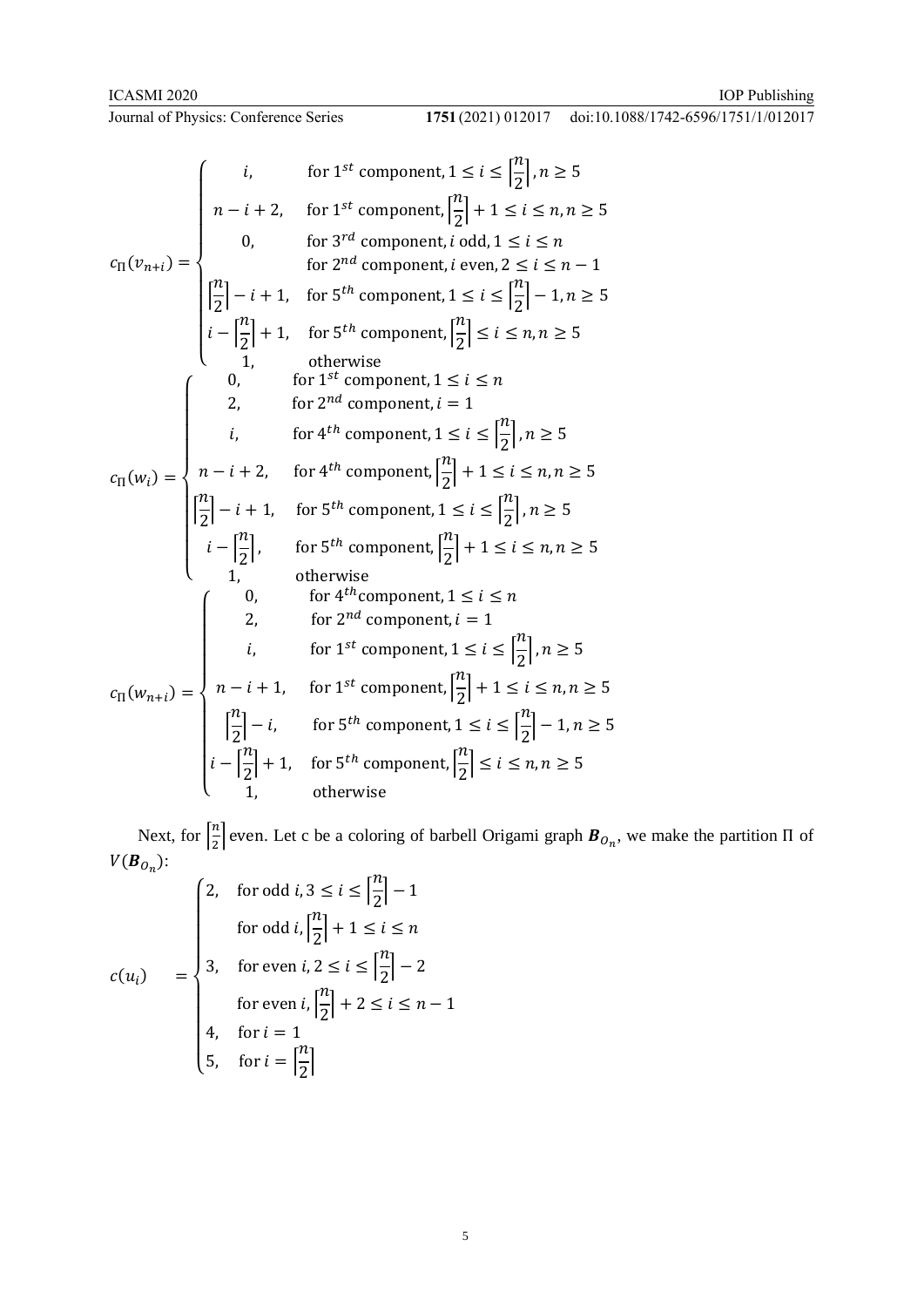1751 (2021) 012017 doi:10.1088/1742-6596/1751/1/012017

$$
c(u_{n+i}) = \begin{cases} 1, & \text{for } i = 1 \\ 2, & \text{for odd } i, 3 \le i \le \left\lfloor \frac{n}{2} \right\rfloor - 1 \\ & \text{for odd } i, \left\lfloor \frac{n}{2} \right\rfloor + 1 \le i \le n \\ 3, & \text{for even } i, 2 \le i \le \left\lfloor \frac{n}{2} \right\rfloor - 1 \\ & \text{for even } i, \left\lfloor \frac{n}{2} \right\rfloor + 2 \le i \le n - 1 \\ 5, & \text{for } i = \left\lfloor \frac{n}{2} \right\rfloor \\ c(v_i) = \begin{cases} 2, & \text{for even } i, 2 \le i \le n - 1 \\ 3, & \text{for odd } i, 1 \le i \le n \end{cases} \\ c(v_{n+i}) = \begin{cases} 2, & \text{for even } i, 2 \le i \le n - 1 \\ 3, & \text{for odd } i, 1 \le i \le n \end{cases} \\ c(w_i) = 1, & 1 \le i \le n \\ c(w_{n+i}) = 4, & 1 \le i \le n \end{cases}
$$

Therefore the color codes of all the vertices of  $V(\boldsymbol{B}_{O_n})$  are :

1. for 
$$
1^{st}
$$
,  $2^{nd}$  and  $3^{rd}$  component,  $i = 1$   
\nfor  $1^{st}$  and  $2^{nd}$  component,  $i$  even,  $2 \le i \le n - 1, n \ge 7$   
\nfor  $1^{st}$  and  $3^{rd}$  component,  $i$  odd,  $3 \le i \le n, n \ge 7$   
\n2. for  $3^{rd}$  component,  $i = \left[\frac{n}{2}\right]$   
\n $i - 1$ , for  $4^{th}$  component,  $2 \le i \le \left[\frac{n}{2}\right], n \ge 7$   
\n $n - i + 1$ , for  $4^{th}$  component,  $\left[\frac{n}{2}\right] + 1 \le i \le n, n \ge 7$   
\n $\left[\frac{n}{2}\right] - i$ , for  $5^{th}$  component,  $1 \le i \le \left[\frac{n}{2}\right] - 1, n \ge 7$   
\n $i - \left[\frac{n}{2}\right]$ , for  $5^{th}$  component,  $\left[\frac{n}{2}\right] + 1 \le i \le n, n \ge 7$   
\n0, otherwise  
\n1. for  $2^{nd}$ ,  $3^{rd}$  and  $4^{th}$  component,  $i$  even,  $2 \le i \le \left[\frac{n}{2}\right] - 1, n \ge 7$   
\nfor  $3^{rd}$  and  $4^{th}$  component,  $i$  odd,  $3 \le i \le n, n \ge 7$   
\n2. for  $3^{rd}$  component,  $i = \left[\frac{n}{2}\right]$   
\n $i - 1$ , for  $1^{st}$  component,  $2 \le i \le \left[\frac{n}{2}\right], n \ge 7$   
\n $n - i + 1$ , for  $1^{st}$  component,  $\left[\frac{n}{2}\right] + 1 \le i \le n, n \ge 7$   
\n $\left[\frac{n}{2}\right] - i$ , for  $5^{th}$  component,  $1 \le i \le \left[\frac{n}{2}\right] - 1, n \ge 7$   
\n $i - \left[\frac{n}{2}\right$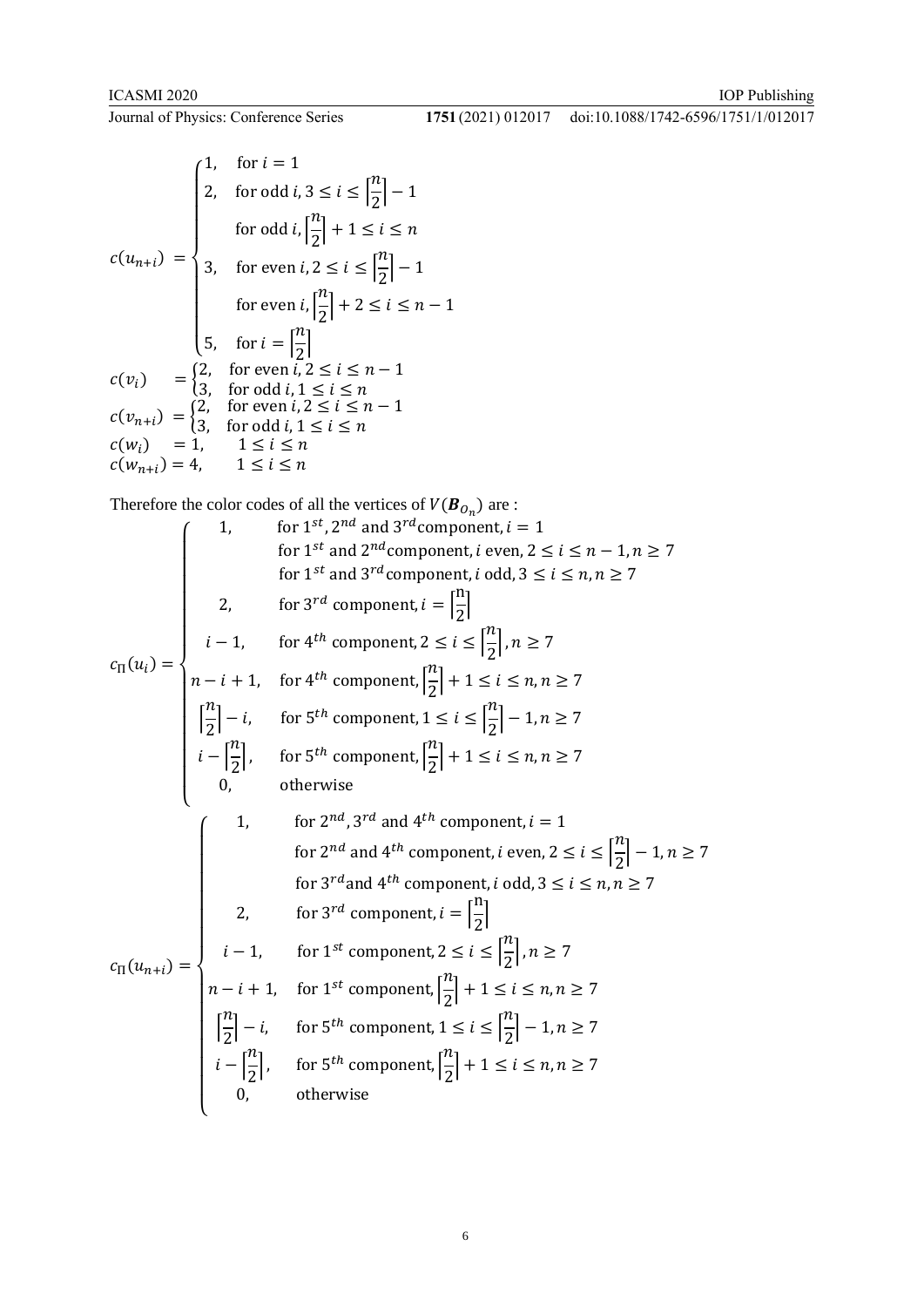doi:10.1088/1742-6596/1751/1/012017

$$
c_{\Pi}(v_{i}) = \begin{cases}\ni, & \text{for } 4^{th} \text{ component}, 1 \leq i \leq \lfloor \frac{n}{2} \rfloor, n \geq 7 \\
n-i+2, & \text{for } 4^{th} \text{ component}, i \text{ odd}, 1 \leq i \leq n, n \geq 7 \\
0, & \text{for } 3^{rd} \text{ component}, i \text{ even}, 2 \leq i \leq n-1 \\
\lceil \frac{n}{2} \rceil - i + 1, & \text{for } 5^{th} \text{ component}, 2 \leq i \leq \lfloor \frac{n}{2} \rfloor, n \geq 7 \\
\lceil \frac{n}{2} \rceil - 1 & \text{for } 5^{th} \text{ component}, i = 1 \\
i - \lfloor \frac{n}{2} \rfloor + 1, & \text{for } 5^{th} \text{ component}, i = 1 \\
i - \lfloor \frac{n}{2} \rfloor + 1, & \text{for } 5^{th} \text{ component}, \lfloor \frac{n}{2} \rfloor + 1 \leq i \leq n, n \geq 7 \\
\lceil \frac{n}{2} \rceil - i + 2, & \text{for } 1^{st} \text{ component}, i \leq i \leq \lfloor \frac{n}{2} \rfloor, n \geq 7 \\
0, & \text{for } 3^{rd} \text{ component}, i \text{ odd}, 1 \leq i \leq n, n \geq 7 \\
0, & \text{for } 3^{rd} \text{ component}, i \text{ even}, 2 \leq i \leq n-1 \\
\lceil \frac{n}{2} \rceil - 1 & \text{for } 5^{th} \text{ component}, i \in 1 \\
i - \lceil \frac{n}{2} \rceil + 1, & \text{for } 5^{th} \text{ component}, i = 1 \\
i, & \text{for } 5^{th} \text{ component}, 1 \leq i \leq n, n \geq 7 \\
\lceil \frac{n}{2} \rceil - 1, & \text{for } 5^{th} \text{ component}, 1 \leq i \leq n, n \geq 7 \\
\lceil \frac{n}{2} \rceil - i, & \text{for } 5^{th} \text{ component}, 1 \leq i \leq n, n \geq 7 \\
\lceil \frac{n}{2} \rceil - i, & \text{for } 4^{th} \text{ component}, 1 \leq i \leq \lfloor \frac{n}{2} \rfloor, n \geq 7 \\
$$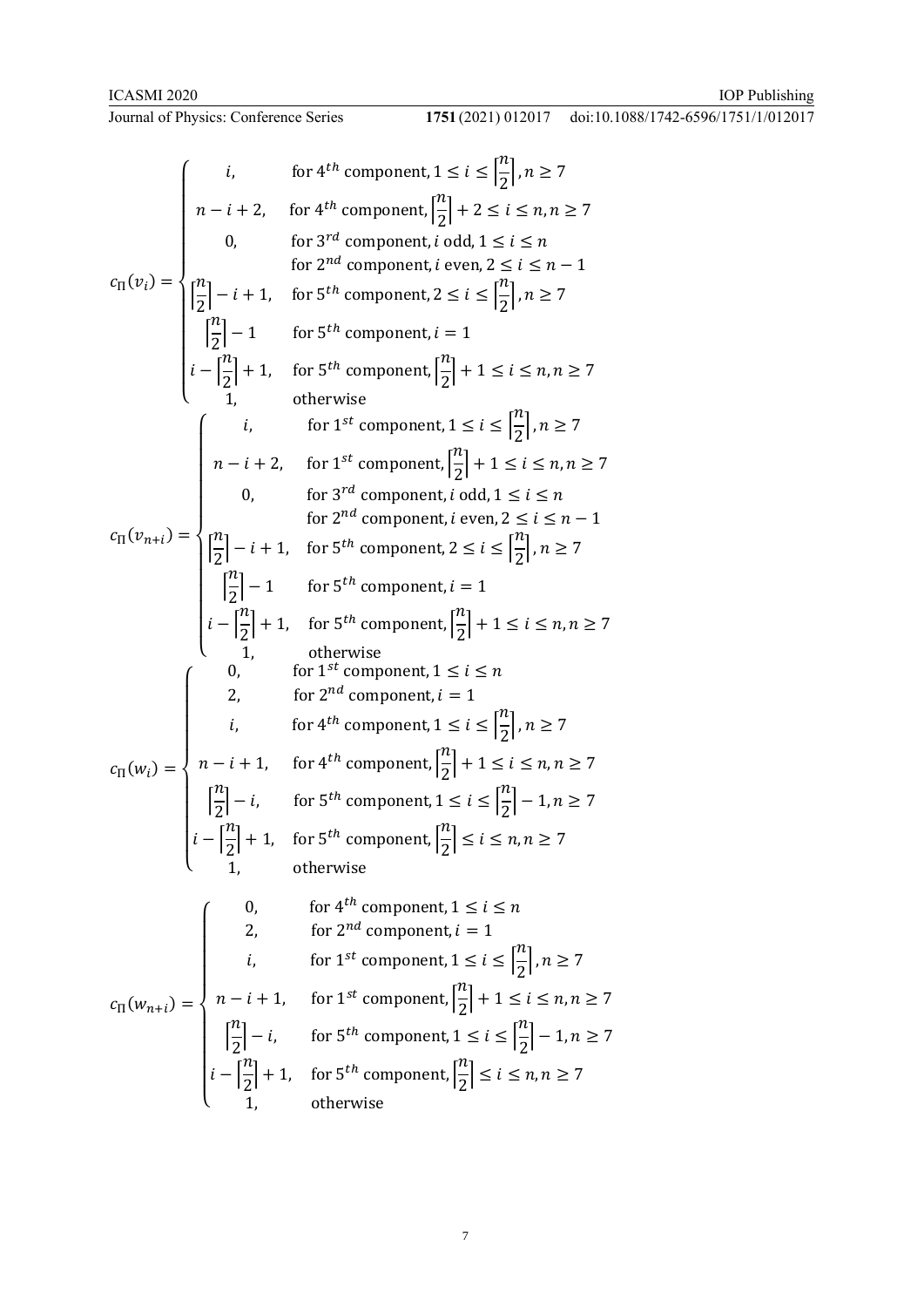# 1751 (2021) 012017 doi:10.1088/1742-6596/1751/1/012017

# **Subcase 2.2**(even *n*).

First, for  $\frac{n}{2}$  odd. Let c be a coloring of certain barbell Origami graph  $B_{O_n}$ , We make the partition  $\Pi$  of  $V(B_{O_n})$ :

$$
c(u_i) = \begin{cases} 2, & \text{for odd } i, 3 \le i \le n - 1 \\ 3, & \text{for even } i, 2 \le i \le n \\ 4, & \text{for } i = 1 \end{cases}
$$
\n
$$
c(u_{n+i}) = \begin{cases} 1, & \text{for } i = 1 \\ 2, & \text{for odd } i, 3 \le i \le n - 1 \\ 3, & \text{for even } i, 2 \le i \le n \end{cases}
$$
\n
$$
c(v_i) = \begin{cases} 2, & \text{for even } i, 2 \le i \le n \\ 3, & \text{for odd } i, 1 \le i \le n - 1 \\ 3, & \text{for odd } i, 1 \le i \le n - 1 \end{cases}
$$
\n
$$
c(w_i) = \begin{cases} 1, & \text{for } 1 \le i \le \frac{n}{2} - 1 \\ & \text{for } i \le \frac{n}{2} + 1 \le i \le n \\ 5, & \text{for } i = \frac{n}{2} \end{cases}
$$
\n
$$
c(w_{n+i}) = \begin{cases} 4, & \text{for } 1 \le i \le \frac{n}{2} - 1 \\ & \text{for } i = \frac{n}{2} + 1 \le i \le n \\ 5, & \text{for } i = \frac{n}{2} \end{cases}
$$

Therefore the color codes of all the vertices of  $V(B_{\mathbf{O}_n})$  are :

1, for 1<sup>st</sup> and 3<sup>rd</sup> component, *i* odd, 
$$
1 \le i \le n - 1, n \ge 6
$$
  
\nfor 1<sup>st</sup> and 2<sup>nd</sup> component, *i* even,  $2 \le i \le n, n \ge 6$   
\n2, for 3<sup>rd</sup> component,  $i = 1$   
\n $i - 1$ , for 4<sup>th</sup> component,  $2 \le i \le \frac{n}{2}, n \ge 6$   
\n $c_{\Pi}(u_i) = \begin{cases} n - i + 1, & \text{for } 4^{th}$  component,  $\frac{n}{2} + 1 \le i \le n, n \ge 6\\ \frac{n}{2}, & \text{for } 5^{th}$  component,  $i = 1\\ \frac{n}{2} - i + 1, & \text{for } 5^{th}$  component,  $2 \le i \le \frac{n}{2}, n \ge 6\\ i - \frac{n}{2}, & \text{for } 5^{th}$  component,  $\frac{n}{2} + 1 \le i \le n, n \ge 6\\ 0, & \text{otherwise} \end{cases}$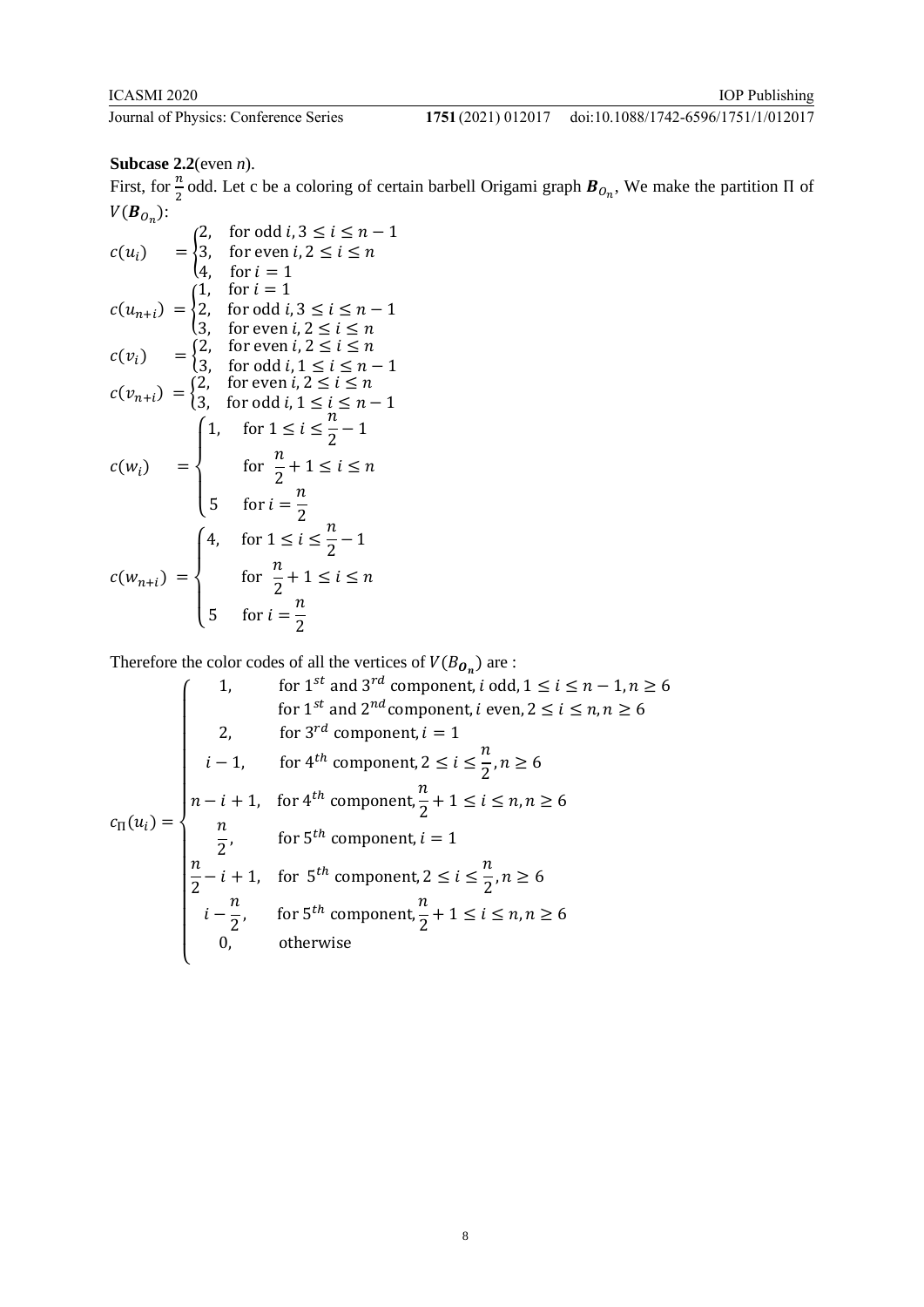$$
1751 (2021) 012017 \quad \text{doi: } 10.1088/1742 - 6596/1751/1/012017
$$

1. for 3<sup>rd</sup> and 4<sup>th</sup> component, *i* odd, 1 ≤ *i* ≤ *n* − 1, *n* ≥ 6  
\n1. for 2<sup>nd</sup> and 4<sup>th</sup> component, *i* even, 2 ≤ *i* ≤ *n*, *n* ≥ 6  
\n2. for 2<sup>nd</sup> component, *i* = 1  
\n
$$
i - 1
$$
, for 1<sup>st</sup> component, 2 ≤ *i* ≤ 2, *n* ≥ 6  
\n
$$
c_n(u_{n+i}) = \begin{cases}\n1 & \text{for } 1^{st} \text{ component}, 2 \leq i \leq \frac{n}{2}, n \geq 6 \\
\frac{n}{2} & \text{for } 5^{th} \text{ component}, i = 1 \\
\frac{n}{2} - i + 1, \text{ for } 5^{th} \text{ component}, 2 \leq i \leq \frac{n}{2}, n \geq 6 \\
i - \frac{n}{2}, \text{ for } 5^{th} \text{ component}, \frac{n}{2} + 1 \leq i \leq n, n \geq 6 \\
0, \text{ otherwise}\n\end{cases}
$$
\n1. For 4<sup>th</sup> component,  $\frac{n}{2} + 1 \leq i \leq n, n \geq 6$   
\n
$$
c_n(v_i) = \begin{cases}\n1, & \text{for } 3^{rd} \text{ component}, i \leq i \leq \frac{n}{2}, n \geq 6 \\
0, & \text{for } 3^{rd} \text{ component}, i \text{ odd}, 1 \leq i \leq n - 1 \\
\frac{n}{2} - i + 2, & \text{for } 5^{th} \text{ component}, 1 \leq i \leq \frac{n}{2} - 1, n \geq 6 \\
i - \frac{n}{2} + 1, & \text{for } 5^{th} \text{ component}, \frac{n}{2} + 1 \leq i \leq n, n \geq 6 \\
\frac{n}{2} & \text{for } 1^{st} \text{ component}, i = \frac{n}{2} \\
1, \text{ otherwise}\n\end{cases}
$$
\n
$$
c_n(v_{n+i}) = \begin{cases}\ni, & \text{for } 1^{st} \text{ component}, 1 \leq i \leq n, n \geq 6 \\
0, & \text{for } 3^{rd} \text
$$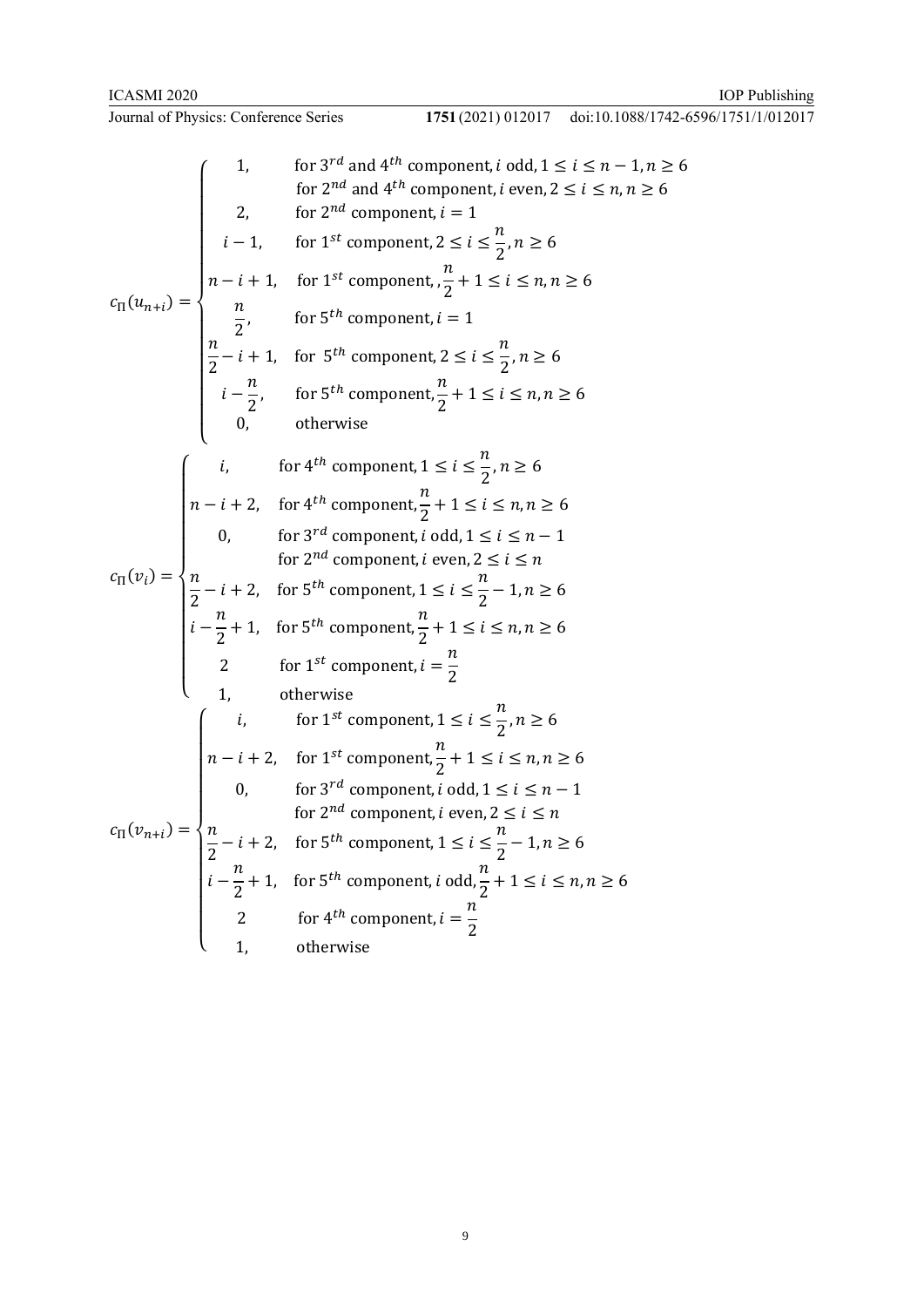\n
$$
\text{1751} \left( \frac{2021}{1012017} \right) \quad \text{doi:10.1088/1742-6596/1751/1/012017}
$$
\n

$$
c_{\Pi}(w_i) = \begin{cases}\n0, & \text{for } 1^{st} \text{ component, } 1 \leq i \leq \frac{n}{2} - 1 \\
& \text{for } 1^{st} \text{ component, } i = \frac{n}{2} \\
& i, & \text{for } 4^{th} \text{ component, } 1 \leq i \leq \frac{n}{2}, n \geq 6 \\
& n - i + 1, & \text{for } 4^{th} \text{ component, } 1 \leq i \leq n, n \geq 6 \\
& \frac{n}{2} - i + 1, & \text{for } 5^{th} \text{ component, } 1 \leq i \leq n, n \geq 6 \\
& i - \frac{n}{2}, & \text{for } 5^{th} \text{ component, } 1 \leq i \leq n, n \geq 6 \\
& 1, & \text{otherwise}\n\end{cases}
$$
\n
$$
\begin{cases}\n0, & \text{for } 4^{th} \text{ component, } 1 \leq i \leq n, n \geq 6 \\
1, & \text{otherwise}\n\end{cases}
$$
\n
$$
c_{\Pi}(w_{n+i}) = \begin{cases}\n0, & \text{for } 4^{th} \text{ component, } 1 \leq i \leq \frac{n}{2} - 1 \\
& i, & \text{for } 4^{th} \text{ component, } i = \frac{n}{2} \\
& i, & \text{for } 1^{st} \text{ component, } i \leq i \leq n, n \geq 6 \\
& n - i + 1, & \text{for } 1^{st} \text{ component, } 1 \leq i \leq \frac{n}{2}, n \geq 6 \\
& n - i + 1, & \text{for } 1^{st} \text{ component, } 1 \leq i \leq n, n \geq 6 \\
& \frac{n}{2} - i + 1, & \text{for } 5^{th} \text{ component, } 1 \leq i \leq \frac{n}{2} - 1, n \geq 6 \\
& i - \frac{n}{2}, & \text{for } 5^{th} \text{ component, } \frac{n}{2} + 1 \leq i \leq n, n \geq 6 \\
& 1, & \text{otherwise}\n\end{cases}
$$

Next, for  $\frac{n}{2}$  even. Let c be a coloring of barbell Origami graph  $B_{O_n}$ , We make the partition  $\Pi$  of  $V(B_{O_n})$ :

$$
c(u_i) = \begin{cases} 2, & \text{for odd } i, 3 \le i \le n-1 \\ 3, & \text{for even } i, 2 \le i \le n \\ 4, & \text{for } i = 1 \end{cases}
$$
\n
$$
c(u_{n+i}) = \begin{cases} 1, & \text{for } i = 1 \\ 2, & \text{for odd } i, 3 \le i \le n-1 \\ 3, & \text{for even } i, 2 \le i \le n \end{cases}
$$
\n
$$
c(v_i) = \begin{cases} 2, & \text{for even } i, 2 \le i \le n \\ 3, & \text{for odd } i, 1 \le i \le n-1 \end{cases}
$$
\n
$$
c(v_{n+i}) = \begin{cases} 2, & \text{for even } i, 2 \le i \le n \\ 3, & \text{for odd } i, 1 \le i \le n-1 \end{cases}
$$
\n
$$
c(w_i) = \begin{cases} 1, & \text{for } 1 \le i \le \frac{n}{2} \\ & \text{for } i = \frac{n}{2}+1 \\ 5 & \text{for } i = \frac{n}{2}+1 \le i \le n \end{cases}
$$
\n
$$
c(w_{n+i}) = \begin{cases} 4, & \text{for } 1 \le i \le \frac{n}{2} \\ & \text{for } i = \frac{n}{2}+1 \\ 5 & \text{for } i = \frac{n}{2}+1 \end{cases}
$$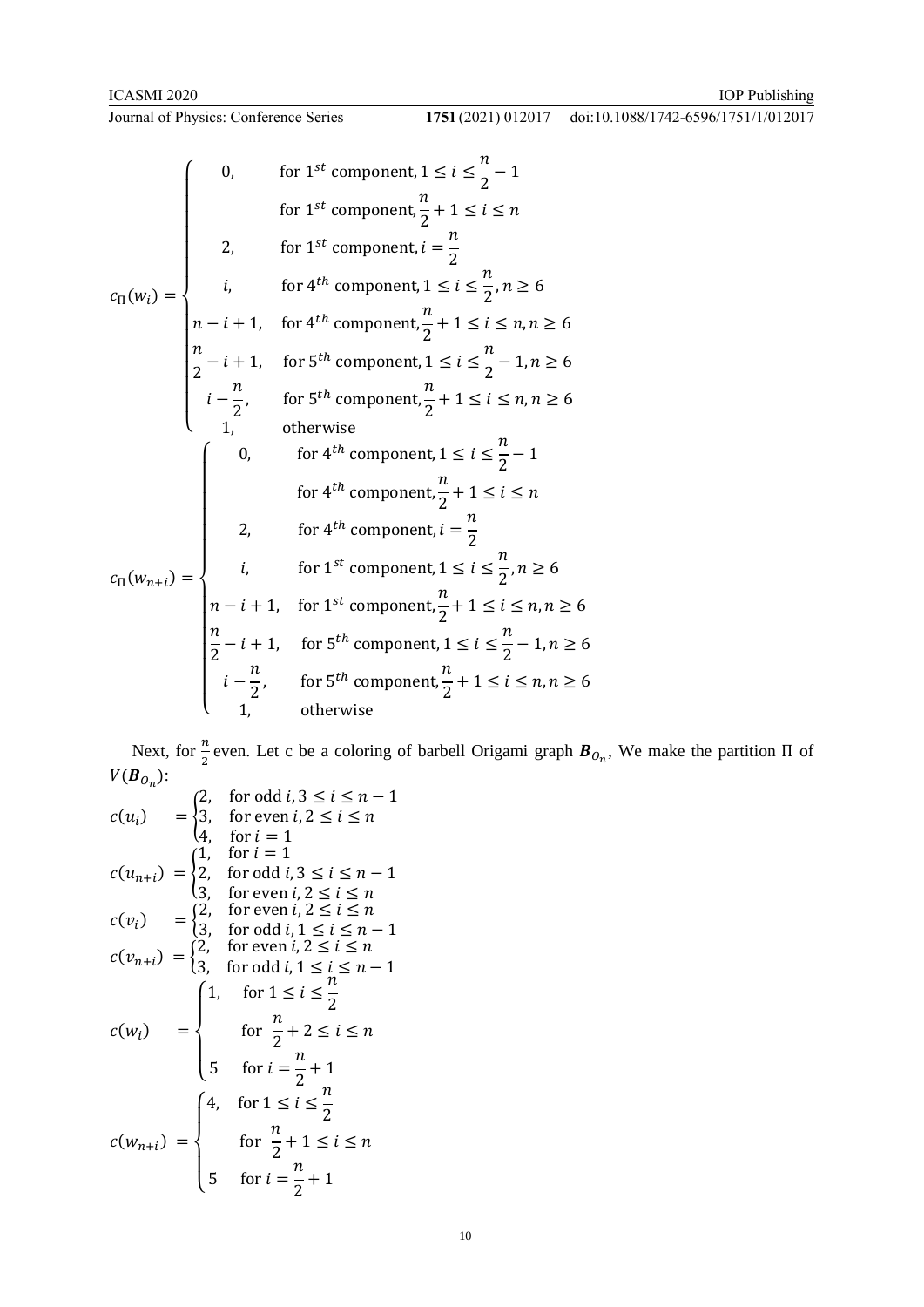#### 1751 (2021) 012017 doi:10.1088/1742-6596/1751/1/012017

Therefore the color codes of all the vertices of  $V(B_{\mathbf{0}_n})$  are :  $c_{\Pi}(u_i) =$  $\overline{\mathcal{L}}$  $\overline{1}$  $\mathbf{I}$  $\mathbf{I}$  $\mathbf{I}$  $\mathbf{I}$  $\mathbf{I}$  $\overline{1}$  $\overline{1}$  $\mathbf{I}$  $\mathbf{I}$  $\mathbf{I}$  $\mathbf{I}$  $\mathbf{I}$  $\overline{1}$ 1, for 1<sup>st</sup> and 3<sup>rd</sup> component, *i* odd,  $1 \le i \le n-1, n \ge 4$ for 1<sup>st</sup> and 2<sup>nd</sup> component, *i* even, 2  $\leq i \leq n, n \geq 4$ 2, for  $2^{nd}$  component,  $i = 1$  $i-1$ , for  $4^{th}$  component,  $2 \le i \le$  $\boldsymbol{n}$  $\frac{1}{2}$ ,  $n \geq 4$  $n-i+1$ , for  $4^{th}$  component,  $\boldsymbol{n}$  $\frac{1}{2} + 1 \le i \le n, n \ge 4$  $\boldsymbol{n}$  $\frac{\pi}{2}$ , for 5<sup>th</sup> component, *i* = 1  $\boldsymbol{n}$  $\frac{n}{2} - i + 2$ , for 5<sup>th</sup> component,  $2 \le i \le$  $\boldsymbol{n}$  $\frac{1}{2} + 1, n \geq 4$  $i \boldsymbol{n}$  $\frac{\pi}{2}$  – 1, for 5<sup>th</sup> component,  $\boldsymbol{n}$  $\frac{1}{2} + 1 \le i \le n, n \ge 4$ 0, otherwise  $c_{\Pi}(u_{n+i}) =$  $\overline{\mathcal{L}}$  $\overline{1}$  $\mathbf{I}$  $\mathbf{I}$  $\mathbf{I}$  $\mathbf{I}$  $\mathbf{I}$  $\overline{1}$  $\overline{1}$  $\mathbf{I}$  $\mathbf{I}$  $\mathbf{I}$  $\mathbf{I}$  $\mathbf{I}$  $\begin{cases} 1, & \text{for } 3^{rd} \text{ and } 4^{th} \text{ component, } 1 \leq i \leq n-1, n \geq 4 \\ 0, & \text{otherwise} \end{cases}$ for 2<sup>nd</sup> and 4<sup>th</sup> component, *i* even, 2  $\leq i \leq n, n \geq 4$ 2, for  $2^{nd}$  component,  $i = 1$  $i-1$ , for 1<sup>st</sup> component,  $2 \le i \le \frac{n}{2}$  $\frac{1}{2}$ ,  $n \geq 4$  $n-i+1$ , for 1<sup>st</sup> component,  $\frac{n}{2}$  $\frac{1}{2}+1 \leq i \leq n, n \geq 4$  $\boldsymbol{n}$  $\frac{\pi}{2}$ , for 5<sup>th</sup> component, *i* = 1  $\boldsymbol{n}$  $\frac{\pi}{2} - i + 2$ , for 5<sup>th</sup> component,  $2 \le i \le$  $\boldsymbol{n}$  $\frac{1}{2} + 1, n \ge 4$  $i \boldsymbol{n}$  $\frac{\pi}{2}$  – 1, for 5<sup>th</sup> component,  $\boldsymbol{n}$  $\frac{1}{2} + 1 \le i \le n, n \ge 4$ 0, otherwise  $c_{\Pi}(v_i) =$  $\overline{\mathcal{L}}$  $\overline{1}$  $\overline{1}$  $\overline{1}$  $\mathbf{I}$  $\overline{1}$  $\overline{1}$  $\overline{1}$  $\mathbf{I}$  $\overline{1}$  $\mathbf{I}$  $\mathbf{I}$  $\int$  *i*, for 4<sup>th</sup> component, 1  $\leq i \leq$  $\boldsymbol{n}$  $\frac{1}{2}$ ,  $n \geq 4$  $n-i+2$ , for  $4^{th}$  component,  $\boldsymbol{n}$  $\frac{1}{2}+1 \le i \le n, n \ge 4$ 0, for  $3^{rd}$  component, *i* odd,  $1 \le i \le n-1$ for 2<sup>nd</sup> component, *i* even, 2  $\leq i \leq n$  $\boldsymbol{n}$  $\frac{\pi}{2} - i + 3$ , for 5<sup>th</sup> component, 2  $\leq i \leq$  $\boldsymbol{n}$  $\frac{1}{2}$ ,  $n \geq 4$  $\boldsymbol{n}$  $\frac{n}{2}+1$  for 5<sup>th</sup> component, *i* = 1 −  $\boldsymbol{n}$  $\frac{\pi}{2}$ , for 5<sup>th</sup> component,  $\boldsymbol{n}$  $\frac{1}{2} + 1 \le i \le n, n \ge 4$ 1, otherwise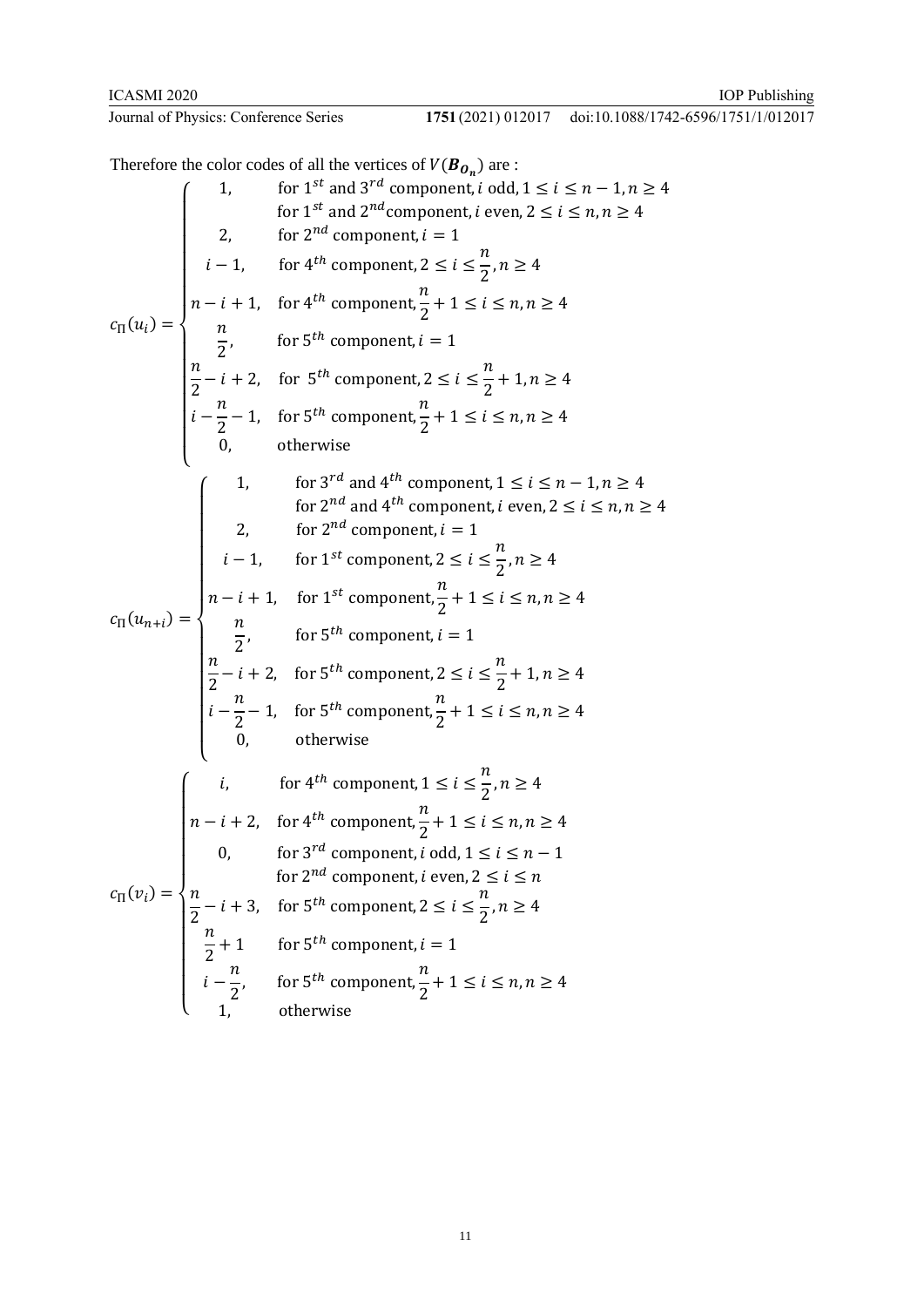IOP Publishing

# **Journal of Physics: Conference Series**

doi:10.1088/1742-6596/1751/1/012017

$$
c_{\Pi}(v_{n+i}) = \begin{cases}\ni, & \text{for } 1^{st} \text{ component, } i \text{ odd, } 1 \leq i \leq \frac{n}{2}, n \geq 4 \\
n-i+2, & \text{for } 1^{st} \text{ component, } i \text{ odd, } 1 \leq i \leq n, n \geq 4 \\
0, & \text{for } 3^{rd} \text{ component, } i \text{ even, } 2 \leq i \leq n-1 \\
\hline\n2 - i + 3, & \text{for } 5^{th} \text{ component, } i \geq i \leq \frac{n}{2}, n \geq 4 \\
\hline\n\frac{n}{2} + 1 & \text{for } 5^{th} \text{ component, } i = 1 \\
i - \frac{n}{2}, & \text{for } 5^{th} \text{ component, } i \text{ odd, } \frac{n}{2} + 1 \leq i \leq n, n \geq 4 \\
1, & \text{otherwise}\n\end{cases}
$$
\n
$$
c_{\Pi}(w_i) = \begin{cases}\n0, & \text{for } 1^{st} \text{ component, } i \leq i \leq \frac{n}{2} - 1 \\
0, & \text{for } 1^{st} \text{ component, } i \leq i \leq \frac{n}{2} - 1 \\
0, & \text{for } 1^{st} \text{ component, } i \leq i \leq n\n\end{cases}
$$
\n
$$
c_{\Pi}(w_i) = \begin{cases}\n0, & \text{for } 1^{st} \text{ component, } i \leq i \leq n, n \geq 4 \\
i, & \text{for } 4^{th} \text{ component, } 1 \leq i \leq \frac{n}{2}, n \geq 4 \\
\hline\nn - i + 1, & \text{for } 4^{th} \text{ component, } 1 \leq i \leq \frac{n}{2} - 1, n \geq 8 \\
i - \frac{n}{2}, & \text{for } 5^{th} \text{ component, } 1 \leq i \leq \frac{n}{2} - 1, n \geq 8 \\
1, & \text{otherwise}\n\end{cases}
$$
\n
$$
c_{\Pi}(w_{n+i}) = \begin{cases}\n0, & \text{for } 4^{th} \text{ component, } 1 \leq i \leq \frac{n}{2} - 1, n \geq 8 \\
0, & \text{otherwise}\n\end{cases}
$$
\n
$$
c_{\Pi}(w_{n
$$

Since all the vertices have different color codes, *c* is a locating coloring of certain barbell Origami graphs  $\mathbf{B}_{O_n}$ , so that  $\chi_L(\mathbf{B}_{O_n}) = 5$ , for  $n \geq 3$ . This concludes the proof.